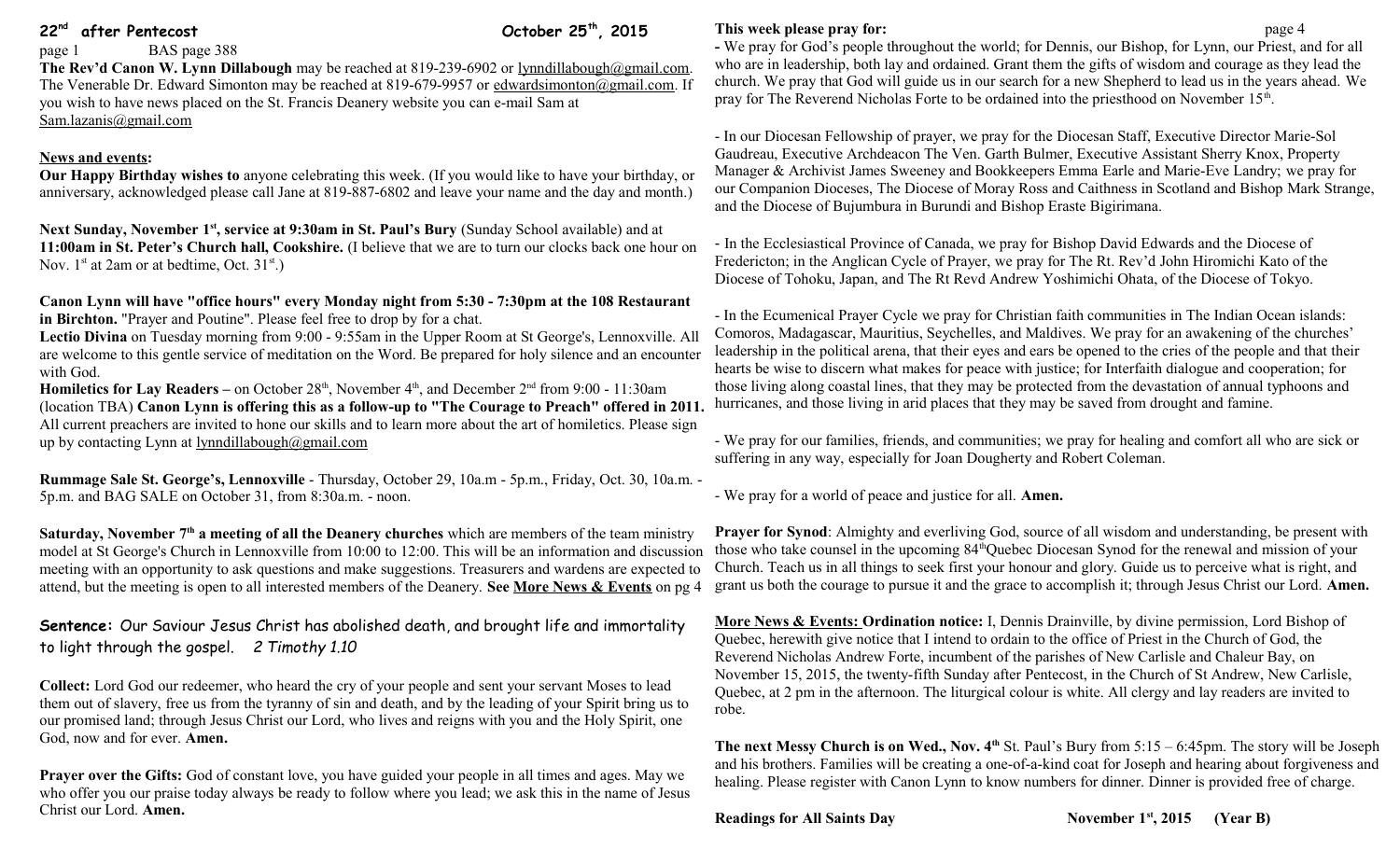**A Reading from the Wisdom of Solomon…**But the souls of the righteous are in the hand of God, and no torment will ever touch them. In the eyes of the foolish they seemed to have died, and their departure was thought to be a disaster, and their going from us to be their destruction; but they are at peace. For though in the sight of others they were punished, their hope is full of immortality. Having been disciplined a little, they will receive great good, because God tested them and found them worthy of himself; like gold in the furnace he tried them, and like a sacrificial burnt-offering he accepted them. In the time of their visitation they will shine forth, and will run like sparks through the stubble. They will govern nations and rule over peoples, and the Lord will reign over them for ever. Those who trust in him will understand truth, and the faithful will abide with him in love, because grace and mercy are upon his holy ones, and he watches over his elect. *Solomon 3:1-9*

# **Psalm 24 page 732**

**A Reading from the The Book of Revelation…**Then I saw a new heaven and a new earth; for the first heaven and the first earth had passed away, and the sea was no more.<sup>2</sup>And I saw the holy city, the new Jerusalem, coming down out of heaven from God, prepared as a bride adorned for her husband.<sup>3</sup>And I heard a loud voice from the throne saying, "See, the home of God is among mortals. He will dwell with them as their God; they will be his peoples, and God himself will be with them; <sup>4</sup>he will wipe every tear from their eyes. Death will be no more; mourning and crying and pain will be no more, for the first things have passed away."<sup>5</sup>And the one who was seated on the throne said, "See, I am making all things new." Also he said, "Write this, for these words are trustworthy and true."<sup>6</sup>Then he said to me, "It is done! I am the Alpha and the Omega, the beginning and the end. *Revelation 21:1-6a*

**The Holy Gospel of our Lord Jesus Christ according to John…**<sup>32</sup>When Mary came where Jesus was and saw him, she knelt at his feet and said to him, "Lord, if you had been here, my brother would not have died." <sup>33</sup>When Jesus saw her weeping, and the Jews who came with her also weeping, he was greatly disturbed in spirit and deeply moved.<sup>34</sup>He said, "Where have you laid him?" They said to him, "Lord, come and see."<sup>35</sup>Jesus began to weep.<sup>36</sup>So the Jews said, "See how he loved him!"<sup>37</sup>But some of them said, "Could not he who opened the eyes of the blind man have kept this man from dying?"<sup>38</sup>Then Jesus, again greatly disturbed, came to the tomb. It was a cave, and a stone was lying against it.<sup>39</sup>Jesus said, "Take away the stone." Martha, the sister of the dead man, said to him, "Lord, already there is a stench because he has been dead four days."<sup>40</sup>Jesus said to her, "Did I not tell you that if you believed, you would see the glory of God?"<sup>41</sup>So they took away the stone. And Jesus looked upward and said, "Father, I thank you for having heard me.<sup>42</sup>I knew that you always hear me, but I have said this for the sake of the crowd standing here, so that they may believe that you sent me."<sup>43</sup>When he had said this, he cried with a loud voice, "Lazarus, come out!"<sup>44</sup>The dead man came out, his hands and feet bound with strips of cloth, and his face wrapped in a cloth. Jesus said to them, "Unbind him, and let him go." *John 11:32-44* 

**Short reflection**: *Jesus said to her, 'Did I not tell you that if you believed, you would see the glory of God?' – John 11:40* This Sunday (Nov. 1) is the day the Christian church sets aside to honour all of the everyday saints, remembering their lives and faithful witness. It is a day of celebration and remembering, a time of reflection and thanksgiving. This is the day where tears and belief co-mingle to yield hope in the grace and glory of God. Death shadows our days on this earth, and humans have long struggled to make sense of time, existence, and purpose. For the ancients, life was cyclical, a great wheel with death as its hub, affording the individual no option. Even Roman poet Marcus Manilius supposedly said "We begin to die as soon as we

are born, and the end is linked to the beginning."

Against this darkly matter-of-fact view of life stands the contrasting and hopeful biblical notion of time. All Saints Day gives us an excellent opportunity to honour the journey and to tell the stories of those who have lived the faith and influenced our own discipleship. Through the word, song, prayer, and meal, we place ourselves in the great narrative of God's loving and constant interaction with humankind. We celebrate that this life is not the end of the story. Our lives are not merely a rotation of some great wheel, but rather a slice of eternity and a glimpse the glory of God.

The limits of our human vision and the reality of our finitude bring the tears. Thankfully, the tears will not last. Time goes on and by faith we place ourselves in the story of the faithful, in the great narrative of salvation that promises a day when the "Lord of hosts will make for all peoples a feast of rich food, a feast of well-aged wines" and will "swallow up death forever" (Isaiah 25:6, 8a). Then God will wipe away those tears and rejoicing will replace them. And as John of Patmos sees in his vision of hope and glory, God will dwell among mortals, again wiping those tears and removing pain and mourning. Death will no longer cast its shadow, and all things will be new (see Revelation 21:1-6). -Sharron R. Blezard

**Chuckles: Two morons are trying to measure a telephone pole.** They keep trying to climb it and keep sliding down. Along comes this really big, muscle-bound shmuck and says, "Hey, what are you guys doing?"

The two idiots say, "We're trying to measure the height of this pole."

The schmuck wraps his arms around the pole, pulls it out of the ground, lays it down and measures it. Then he picks it up, puts it back in the ground, says "40 feet" and walks away.

The first moron says to the other, "What a stupid fellow - we wanted the height, not the length."

**A terrific explosion occurs in a gunpowder factory**, and once all the mess has been cleared up, an inquiry begins. One of the few survivors is called up to make a statement. "Okay Simpson," says the investigator, "you were near the scene, what happened?"

"Well, it's like this. Old Charley Higgins was in the mixing room, and I saw him take a cigarette out of his pocket and light up."

"He was smoking in the mixing room?" the investigator said in stunned horror, "How long had he been with the company?"

"About 20 years, sir"

"20 years in the company, then he goes and strikes a match in the mixing room, I'd have thought it would have been the last thing he'd have ever done."

"It was, sir."

**A high school teacher was giving a true/false test.** He was strolling up and down the aisles surveying the students at work. He came upon one student who was flipping a coin, then writing. Teacher: What are you doing?

Student: Getting the answers to the test. The teacher shook his head and walked on. A little while later, when everyone was finished with the test, the teacher noticed the student was again flipping the coin. Teacher: Now what are you doing?

Student: I'm checking the answers.